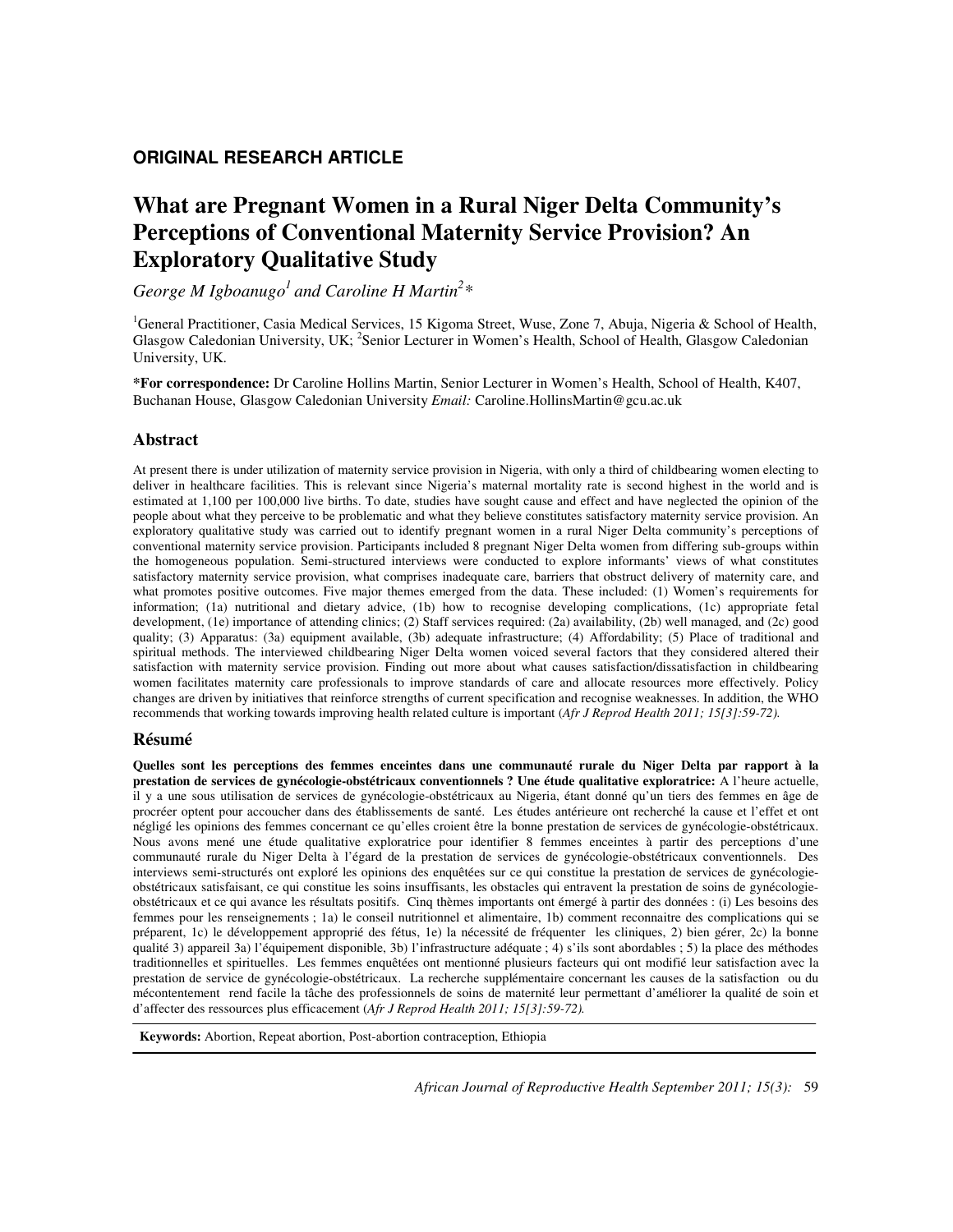## **Introduction**

According to recent estimations by the World Health Organisation,<sup>3</sup> Nigeria's maternal mortality rate is second highest in the world (after India), and is estimated at  $1,100$  per  $100,000$  live births<sup>3,4</sup>. This equates to 54,000 Nigerian women dying each year from pregnancy related complications<sup>5,6</sup>, which represents  $10\%$  of global maternal deaths<sup>5,7</sup>. Due to poor documentation systems for registering births and deaths and for reporting<br>cases of morbidity, these figures are cases of morbidity, these figures are approximations<sup>5</sup>.

The aim of maternity service provision is to prevent mortality and morbidity<sup>1</sup>, with success measured in terms of maternal and neonatal outcomes $^{1,2}$ . . This process incorporates understanding of factors that influence and affect maternal health and is associated with utilization of proper facilities that improve maternal and neonatal health outcomes<sup>1</sup>. Conventional maternal healthcare encompasses antenatal, intranatal and postnatal care, which incorporates physical examinations, early identification of high risk mothers, recognising danger signs to enable appropriate preventive action, screening measures and procedures that monitor pregnant woman from conception to 6 weeks post delivery<sup>1,5</sup>.

The rationale underpinning this enquiry is the contemporary under utilization of maternity service provision in Nigeria, with only a third of childbearing women electing to deliver in healthcare facilities $8-10$ . To date, studies have sought cause and effect and have neglected the opinion of the people about what they perceive to be problematic and what they believe constitutes satisfactory maternity service provision<sup>11</sup>. To create further understandings, factors outside formal medical practice should be considered $12$ . The rural population of Niger Delta accounts for  $67-80\%$  of Nigerians<sup>13</sup>, with understandings of the people an essential component of designing, delivering and evaluating maternity service provision $^{14}$ . Underscored by this rationale, the research question asked; what are pregnant women in a rural Niger Delta community's perceptions of conventional maternity service provision? The objectives were to determine what pregnant women from the Niger Delta region

understandings of what constitutes satisfactory maternity service provision, what comprises inadequate care, barriers that obstruct delivery of maternity care, and what promotes positive outcomes. This research intends to obtain more indepth knowledge on maternal health care based on perceptions from the focal subjects, pregnant women in the Niger Delta region. Findings may hopefully give better understanding on how to approach the more sensitive issues in maternal health care and pregnancy outcomes.

## **Methods**

An exploratory qualitative study was conducted to obtain perceptions of pregnant Niger Delta women of conventional maternity service provision<sup>15</sup>. This research focuses on answering a broadly stated question about individual viewpoints, which unlike deductive quantitative reasoning may generate many answers<sup>16</sup>. Developed conceptualizations will arise from actual narratives of the participants $17$ . The exploratory nature of the method permits the researcher to focus more precisely on informant's concerns <sup>18</sup>. The approach utilises a naturalistic inquiry, with focus on perception rather than experience $^{19}$ . The importance of the qualitative method is to give voice to pregnant women, without manipulation or forced influence about a matter that directly concerns their welfare. Verbal expression of this description is fixed in text, where the meaning intended by the speaker can be located $^{20}$ .

## **Ethical approval**

Ethical approval was obtained from Glasgow Caledonian University School of Health ethics committee (29 March 2010. Re: PMcQ/EI). Permission was also granted by the community leader and informant's doctor.

## **Participant selection**

Within a qualitative method, sample size depends greatly on the testimonies of the individuals involved and the richness of the data<sup>21</sup>. This means the number of research participants can be very low. Per se, the approach utilizes small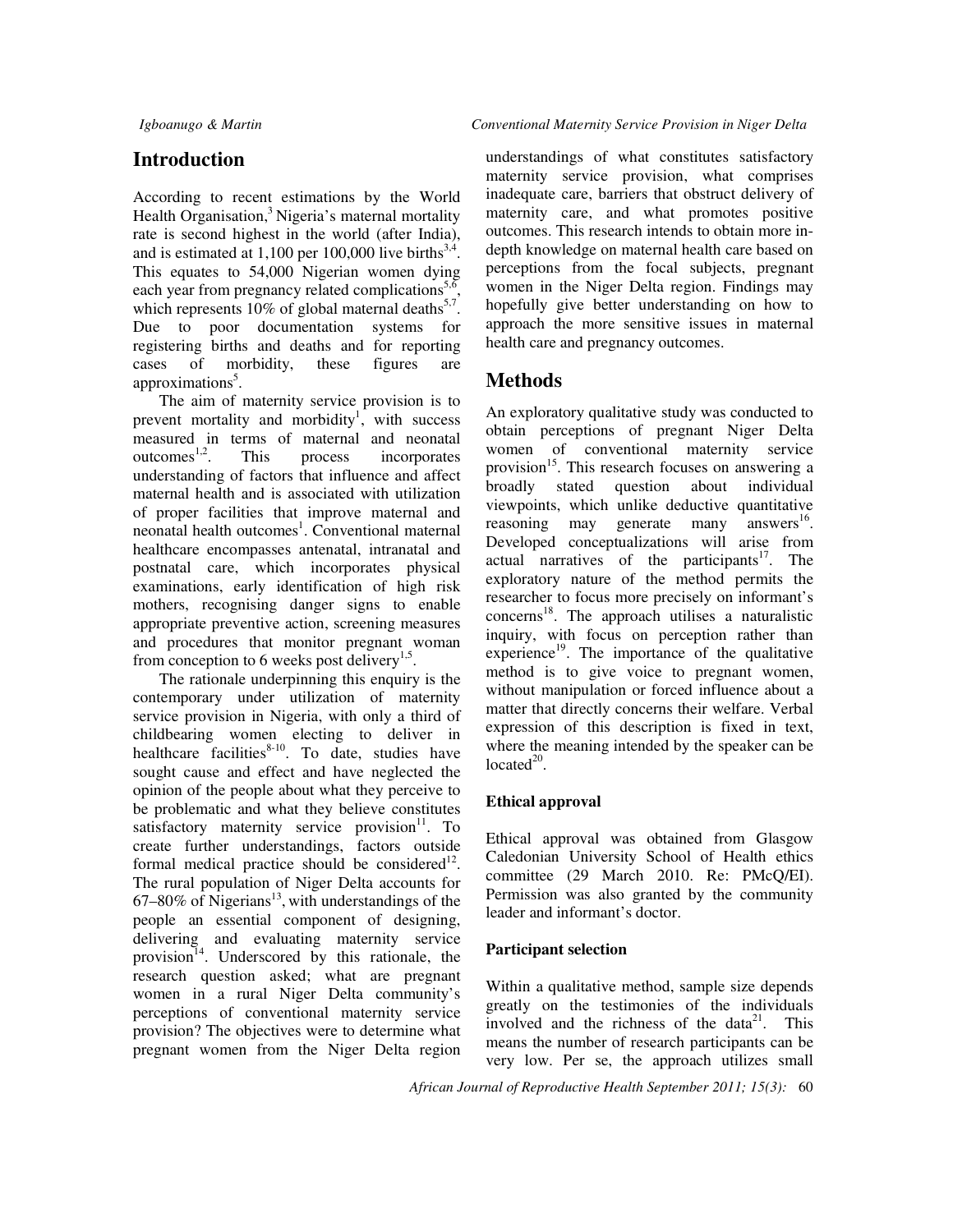sample sizes and acknowledges the limitation that findings cannot acceptably be generalized to the larger population<sup>21, 22</sup>. The research aim required that an in-depth approach was adopted. A decision was therefore taken to limit the number of informants, with a view to undertaking greater depth of enquiry. Non probability random purposive sampling covered assorted sub-groups within the homogenous population<sup>16</sup>, which increased the scope of the data obtained and enhanced the possibility of uncovering multiple realities<sup>14</sup>. Sampling criteria included age, parity, gestation, frequent use of maternal health services and being in a current state of sound health. Eight participants were considered an adequate sample size, since data was rich and had enough dimensions to answer the research question. The community leader distributed an information sheet and consent form to 38 pregnant women. From this number, 18 volunteers were divided into 3 groups based on age, parity and gestational age. Two participants were selected because of frequent usage of maternity service provision. The remaining 6 picked small pieces of paper bearing 'selected' out of a basin. The nominated women selected the location and date for their interview.

The 8 volunteers were pregnant women who resided in the Niger Delta community, who had recently accessed maternity service provision. Included were 3 women in the first trimester of pregnancy, 3 in the second, and 2 in the third. Age range was 24-35 years; 2 were primigravidas and 6 multigravidas; 1 woman was in her second pregnancy, 4 in their third, and 1 in their fifth. All spoke English as their first language. Written consent was obtained and audio recordings were made available. Informants were afforded anonymity and confidentiality, and assured that non-participation would have no affect on their subsequent maternity service provision.

#### **Interviews**

Prior to interview the scope of maternal healthcare was defined. Six private semi-structured interviews were conducted within the participant's home and 2 in the health centre. Interviews explored informants' perceptions of: (1) what constitutes satisfactory maternity service provision, (2) what comprises inadequate care, (3) barriers that obstruct delivery of maternity care and (4) what promotes positive outcomes. The interviews were conducted face-to-face in a local health centre and were taped using a digital recorder. Procedures were informal and amorphous to permit greatest flow of information. In an unstructured format, the diverse untailored perceptions of pregnant Niger Delta women were unravelled<sup>23</sup>. Questions were asked and prompts given. For example: Can you provide an example? How would you go about this? Could you elaborate on that? Participants could make as many (or as few) comments as they liked. The flexibility of unstructured interviews permitted the researcher to follow the lead of the interviewee, to reveal emergent themes and gain insights<sup>24</sup>. Processes were designed to enable the researcher to revisit the raw data time and again<sup>25</sup>.

#### **Data analysis**

Interviews were transcribed verbatim<sup>26</sup>. All transcripts were read in entirety to assist engagement and generate interpretation from an initial sense of informants' stories. The rationale was to identify preliminary codes. The coding procedure was based on that developed by Charmaz<sup>27</sup>, who suggests open coding line by line, which although rigorous helps to reduce researcher influence and bias. Short descriptive labels were allocated to sections of the text, following which labels expressing similar concepts were grouped together to form themes. Labels and themes were compared across scripts. The allocated codes enabled the researcher to summarise and synthesise the data. During the writing process, literature was used to support the allotted labels and their properties. The selected quotes reflect themes that unravel the unaffected perceptions of the interviewed pregnant Niger Delta women about what they perceive constitutes satisfactory maternity service provision $19,21$ .

#### **Trustworthiness**

To establish trustworthiness of the study, three issues are considered important; credibility, transferability and dependability<sup>28</sup>. Inter-rater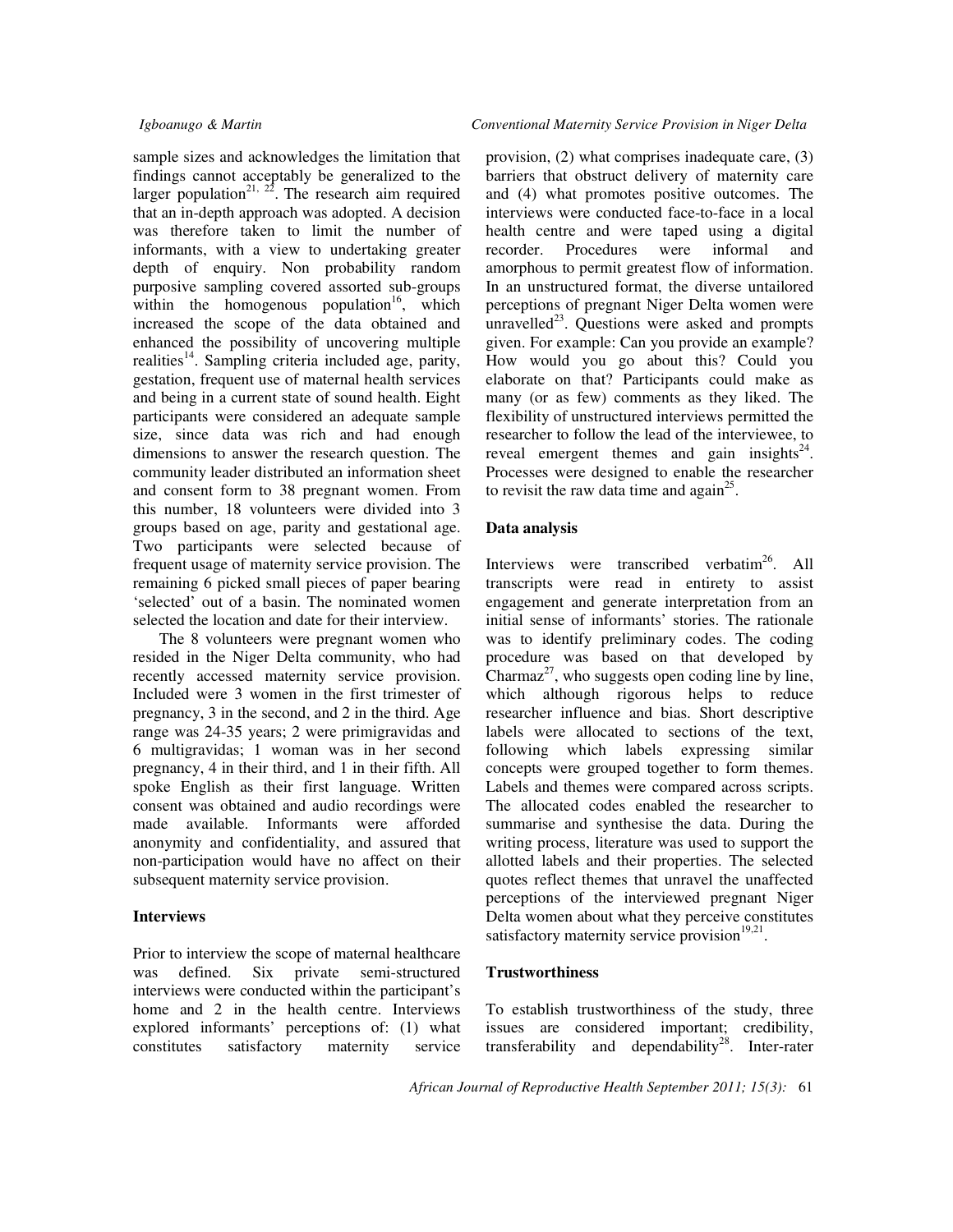reliability was confirmed by the two researchers carrying out the data analysis to reduce the potential for researcher bias during theme development. The final category system produced was agreed by both researchers and accepted as being representative of the data. All data collected remained confidential and anonymity was imposed at the point of transcription. Researcher impartiality was clarified from outset, with biases or assumptions that may impact on inquiry established $^{29}$ .

## **Results**

Five major themes emerged from the data. Themes and sub-themes are outlined in Table 1.

**Table 1:** Themes and sub-themes of pregnant women in a rural Niger Delta community's perceptions of what constitutes quality maternity service provision?

| $(1)$ Women's<br>requirements for | (1a) nutritional and dietary<br>advice         |
|-----------------------------------|------------------------------------------------|
| information                       | (1b) how to recognise                          |
|                                   | developing complications                       |
|                                   | (1c) appropriate fetal                         |
|                                   | development                                    |
|                                   | (1e) importance of attending                   |
|                                   | clinics                                        |
| (2) Staff services                | (2a) availability                              |
| required                          | (2b) well managed                              |
|                                   | $(2c)$ good quality                            |
| (3) Apparatus                     | (3a) equipment available                       |
|                                   | (3b) adequate infrastructure                   |
| (4) Affordability                 |                                                |
|                                   | (5) Place of traditional and spiritual methods |

Findings are not intended to be representative or generaliseable. Due to their subjective nature, the aim is to make more explicit and open up for analysis areas of women's thinking about what they believe constitutes satisfactory maternity service provision. Findings and discussions are as follows:

#### *(1) Women's requirements for information*

The theme *women's requirements for information* consists of 4 sub-themes and is concerned with an expressed need for knowledge that would improve the informants' pregnancy outcomes. The four sub-themes included:

### **(1a) Nutritional and dietary advice**

Three participants perceived that receiving nutritional information was an important aspect of maternity service provision. There was strong belief that a balanced diet led to successful outcomes, in keeping with the findings of Shah and Ohlsson:<sup>30</sup> "There are a lot of nutrients that I have to give to the baby inside me, and most time they are not known. The only way for it to be made known for the mother, is if she goes for antenatal care and classes" (P7).

*"I feel antenatal is good because it helps for a first timer like me, because it helps me to know what to eat" (P4).* 

The importance of diet was connected to various health and welfare issues:

*"Antenatal helps me to in my own way not to, you know over eat for the sake of the baby and my own sake, so that the delivery will be easier" (P4).*

Emphasis was placed on being provided with appropriate nutritional information by experts:

*"...and other people as well like the dieticians and nutritionists. Health professionals need to put hand on deck to make pregnant women deliver safely" (P1).* 

Informants were correct in their assumptions, since evidence has shown that Multiple Micronutrient (MMN) deficiencies hamper fetal  $growth^{30,31}$ . Intrauterine Growth Retardation (IUGR) due to suboptimal maternal nutrition is considered to be the main cause of Low Birth Weight (LBW) infants in developing countries<sup>32</sup>. LBW infants (LBW = birth weight  $\langle 2500 \text{g} \rangle$  are at greater risk of neonatal mortality and morbidity<sup>33</sup> and all its associated adverse health outcomes in adulthood<sup>34,35</sup>. LBW babies can develop LBW babies can develop suboptimal cognitive capacity<sup>36</sup> and often present with behavioral problems during infancy and childhood $^{36, 37}$ .

**(1b) How to recognise developing complications**  Health education may be deemed successful if it makes an impact on women's health seeking behaviours. Unless women's general health status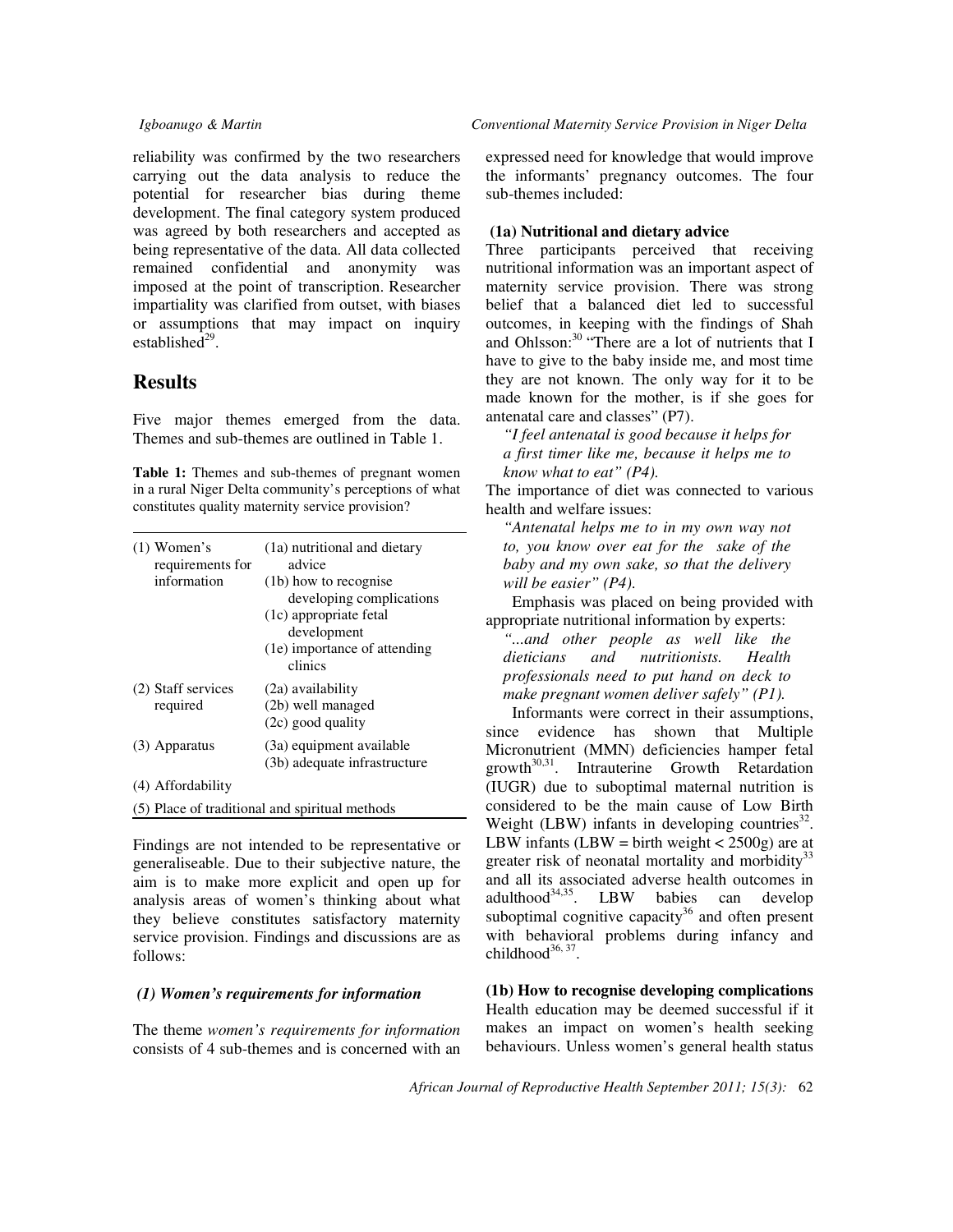is improved, and special attention is paid to their reproductive health problems, success in preventing negative pregnancy outcomes is limited. As long as women are powerless to actively participate in self-care, their health status cannot be improved. Six participants perceived that providing information about physical adaptations during pregnancy would improve pregnancy outcomes:

*"To explain what's going on in my body to me is the most important, and to advise me on the things to do and the things not to do. I think that is the most important thing" (P6).* 

*"To know what, at every point, at every stage of the pregnancy I know what I am to do" (P4).* 

Knowing what to do was perceived by Participant 4 to be an important component of priming for delivery:

*"...to know how to prepare towards my delivery date and all that" (P4).*

The following participants perceived that being able to recognise deviations from normal was crucial:

*"They should teach you about things that may go wrong. So you guard against it, and they teach you signs okay that something is already wrong so you should see your doctor" (P1).* 

*"...and they should teach safe methods. Methods you can use to safeguard yourself in pregnancy" (P2).* 

Participant 7 perceived that providing knowledge should not only be restricted to primigravidas:

*"This is my third pregnancy, but I am still learning new things in the antenatal classes" (P7).*

Participant 5 expressed that timing of information was salient:

*"They should just try to understand us and explain to us stage by stage"* 

*(P5).* 

Providing information about signs of jeopardy enable a person to identify problems and seek help<sup>5</sup>. An example of this is providing information on how to recognise "high blood pressure" or developing "pre-eclampsia". Providing accurate

#### *Igboanugo & Martin Conventional Maternity Service Provision in Niger Delta*

information may help dispel the myriad of hazardous superstitions and false information handed down to women by relatives, spiritualists and traditional birth attendants<sup>38</sup>.

### **(1c) Appropriate fetal development**

The 12-hour daily fetal movement count is a generally applicable method of monitoring fetal welfare during pregnancy and provides an inexpensive adjunct or even an alternative to more expensive placental function tests. Four participants attached importance to receiving education about how to recognise fetal well-being:

*"With antenatal you know, how your baby is faring...The way my baby is growing inside me" (P4).* 

The following participants saw need for information that would help preserve fetal safety:

*"Another thing is when it comes to the provision of the baby, most mothers don't know" (P1).* 

*"They even teach you positions that will not affect you or the baby" (P2).* 

Fitting fetal medicine in any given circumstance in developing countries requires an integrated and holistic program of interventions at various levels. Interventions must not only include health-related measures that have a direct bearing on neonatal outcomes, but several other ancillary measures of equal importance. Such measures may include improving opportunities for education and empowering women's capacity for decision-making. An appetite for knowledge about how to care for the neonate was expressed by the following participant:

*"Everything I learn about how to take care of my baby should be done in the antenatal classes" (P3).* 

The relationship between maternal education and neonatal mortality is complex, with several studies demonstrating reduced rates of infant mortality in association with increased levels of maternal education<sup>39-41</sup>.

#### **(1d) Importance of attending clinics**

Antenatal care is important because it helps to maintain the mother in good health during pregnancy, informs the parents about pregnancy, labour and child care and, in particular, it provides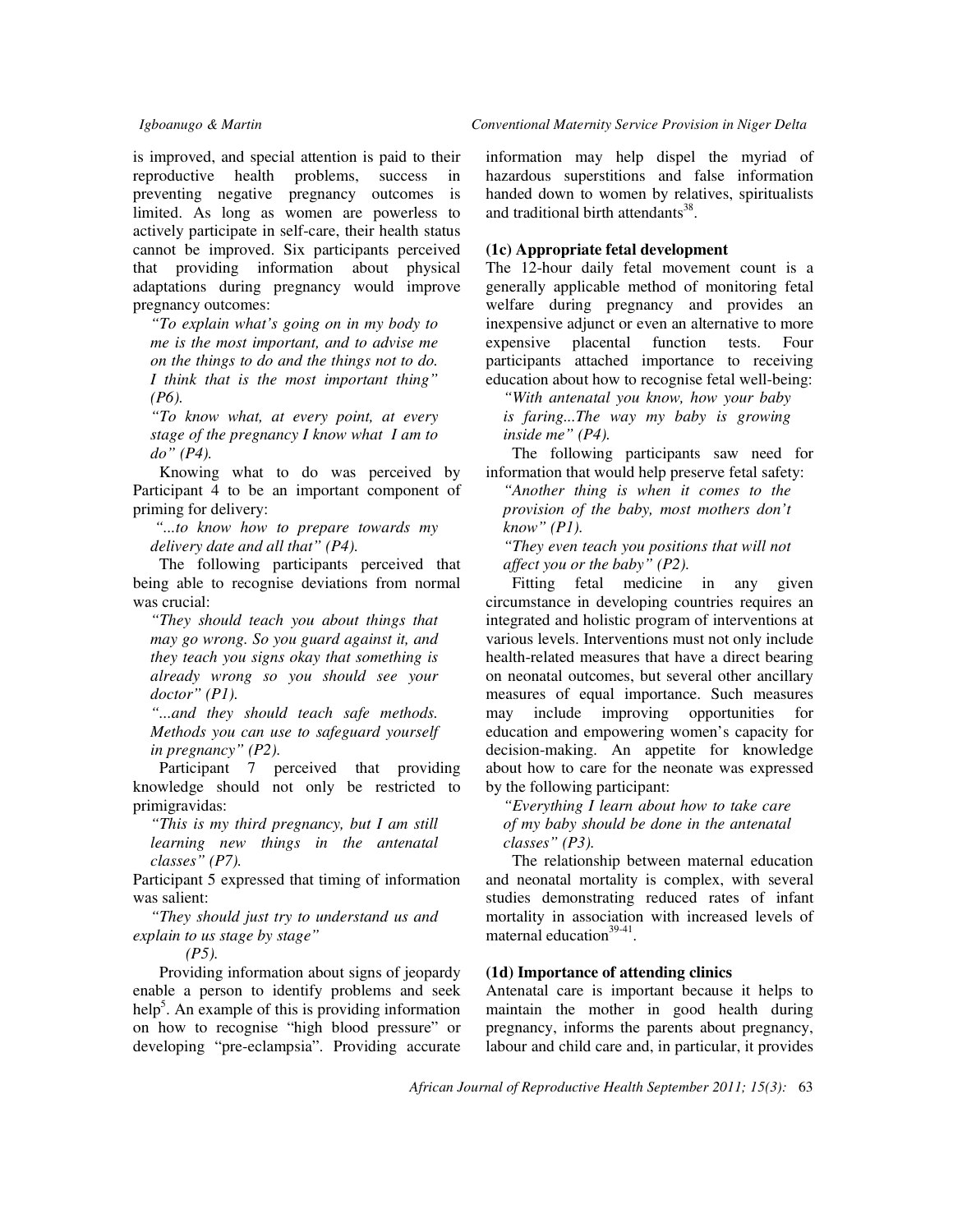a means of detecting complications with the pregnancy at an early stage when the problems are treatable. Non-attendance at outpatient appointments is a challenge for maternity service providers. Patients with treatable morbidity may fail to receive care from which they would benefit, and scarce resources are wasted. Responsibility for poor attendance at clinics was ascribed to providers and recipients. Four participants expressed a need to advertise ante and postnatal services:

*"There is no format. There is no means of remembering for the patient. To continue like giving the patient pressure or reminding the patient on the need and importance of antenatal care" (P1).* 

There is scope to increase attendance and reduce non-attendance at outpatient appointments, but initiatives should be piloted in conjunction with robust evaluative frameworks. Two participants perceived that health care professionals and the government should pressurize women to attend clinics:

*"It is difficult for mothers to remember to attend antenatal care, because there is not much force put on the mothers" (P2). "I expected such pressure or such test to be. That is to come from the hospitals. The healthcare professionals themselves" (P1).* 

Telephone and postal reminders may be one effective method of reminding women, particularly if received within a day of scheduled appointments. Postal reminders offering a reward for attendance, threatening sanctions for nonattendance, and providing information about the clinic maybe more effective than standard reminders. There is also an expressed need for promoting understandings about why attendance at clinics is crucial:

*"Fine, they can actually give them orientation on why they need to go to antenatal and postnatal care" (P5).* 

*"When you are being told the importance of coming back for a checkup. I think it will help us, because a lot of women may not have the understanding and will say, I am okay, I don't feel anything" (P6).* 

In contrast, Participant 5 perceived that accountability for clinic attendance lay with women:

*"I find the publicity and all that is still left to the women. It's still...They still have to make up their minds to go to hospital" (P5).* 

Marketing of purpose and reminding women of imminent appointments may constitute strategies that work towards improving mortality and morbidity figures. What is clear, is that these interviewees understood that non attendance for antenatal care can elevate risk of adverse pregnancy outcome<sup>42</sup>.

#### *(2) Staff services required*

*The theme* staff services required *consists of 3 sub-themes. Patient dissatisfaction with service provision has been shown to hinge on institutional factors, such as procedures available, staff attitudes and long waiting times<sup>43</sup>* . *The 3 identified sub-themes included:* 

## **(2a) Availability**

Shortages of health care professionals can affect the workload of existing staff and pose a potential threat to the continuity and safety of childbearing women. In chorus, it becomes impossible to meet targets aimed at reducing waiting for consultations and treatment. Six participants perceived that lack of staff decreased the standard of maternity service provision:

*"Although we have few doctors to cater for so many women" (P8).* 

*"Because right now they are lacking nurses and doctors. That's why when you come to the OPD (Out Patients Department), sometimes you stay for the whole day waiting to see a doctor, because they don't have many doctors. So you queue! There might be up to 200-300 patients waiting for one or two doctors" (P1).* 

Participant 3 perceived that scarcity of qualified staff was worst in rural areas:

*"The health sector in the Niger Delta is so poor. When you come to our hospitals, there are no doctors or nurses. No medical professionals and when you even come to the rural community, it is worst" (P3).*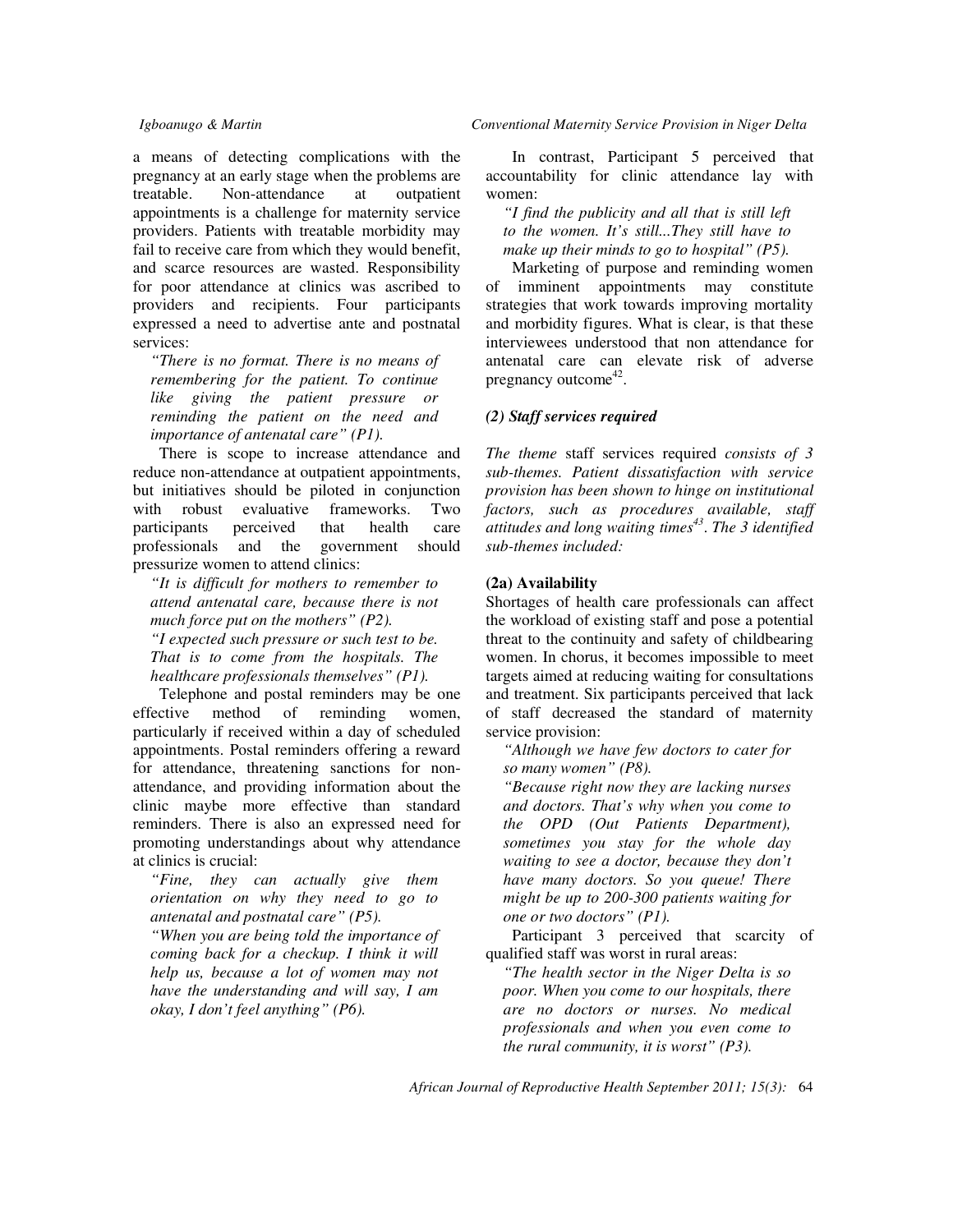The content of postnatal care traditionally is to promote and monitor physical and psychological health of the mother, to ensure establishment of successful infant feeding, monitor various aspects of infant health and foster development of good maternal-infant relationships. Three participants perceived deficiencies with postnatal service provision:

"*Now for the postnatal care, I would say that part is nonexistent" (P3).* 

*"There is not much attention in that aspect. I didn't get any attention in that aspect. They only think about the baby and not the mother. But it is very important to postnatal care for me as well" (P8).* 

*"I am really, whether we have anything like postnatal care because… really no these days, I don't think we have anything like postnatal care" (P6).* 

Although the following woman's postnatal provision was substandard to  $WHO^{44}$ recommendations, she counter argued:

*"Postnatal exists for me...Mine was actually adequate, but I found out that I was only asked to come back once for check up. So I felt there was going to be more" (P7).* 

Participant 9 proffered a solution that would improve staffing levels:

*"Federal government should take it up. Whereby such training and education is being funded. So that the health sector will have enough doctors and nurses" (P9).* 

To conclude, these six interviewees perceived that raising numbers and quality of skilled practitioners education would, among other factors, curtail mortality and morbidity statistics<sup>45</sup>.

#### **(2b) Well managed**

An organization that provides health care, either through the government machinery or through private health care apparatus is a working mix of private and public health care. People choose private health care typically because they can afford it and can exercise choice. The interminable queues for orthodox care and desire for enhanced opinion often make private care the natural choice. Typically consumers are "topping up" for a service that is faster and of a quality that suits them. In this vein, Participant 5 perceived that private care was superior quality to orthodox maternity service provision:

 *"But the way the government hospitals are being run. That's why people go to private hospitals" (P5).* 

Attitudes, beliefs and motivation guided the following participant's behaviour along a specific path to a directed goal:

*"The only place I have an issue with, is the organization. Most times, like in my first pregnancy, when I went to the teaching hospital we had to get out files and jump queues, just so that the doctor will see us" (P7).* 

 Participant 7 understood that women who experience prenatal stress have higher rates of adverse outcome. Examples of these include LBW and pre-term delivery  $46,47$ :

*"So one doctor will consult, then he would leave and another one will come and leave. So it was really clumsy and the stress was too much for the mothers" (P7).* 

Providing proficient care from the client's standpoint is fundamental to the provision of many services and is a laudatory step forward in maternity service provision. Participant 2 had clear expectations of efficiency from service providers:

*"But when you want to go for antenatal, you expect to be given instant care. So that you can go home and rest" (P2).* 

Including the childbearing women's voice is an integral part of health service evaluation. Deriving data from a combination of health care professionals and consumer voices broadens the pool of feedback available. Participant 7 proffered a solution to enhance proficiency of clinics:

*"I suggest a system should be put in place whereby there are more doctors at different points, with different batches of pregnant mothers, for everybody to be attended to" (P7).* 

Failure to identify emergency cases and delays in referral yield mortality and morbidity<sup>48-</sup> <sup>50</sup>. Employing health care workers with technical ability at the levels recommended by the  $WHO^{51}$ , may work towards improving customer satisfaction with maternity service provision.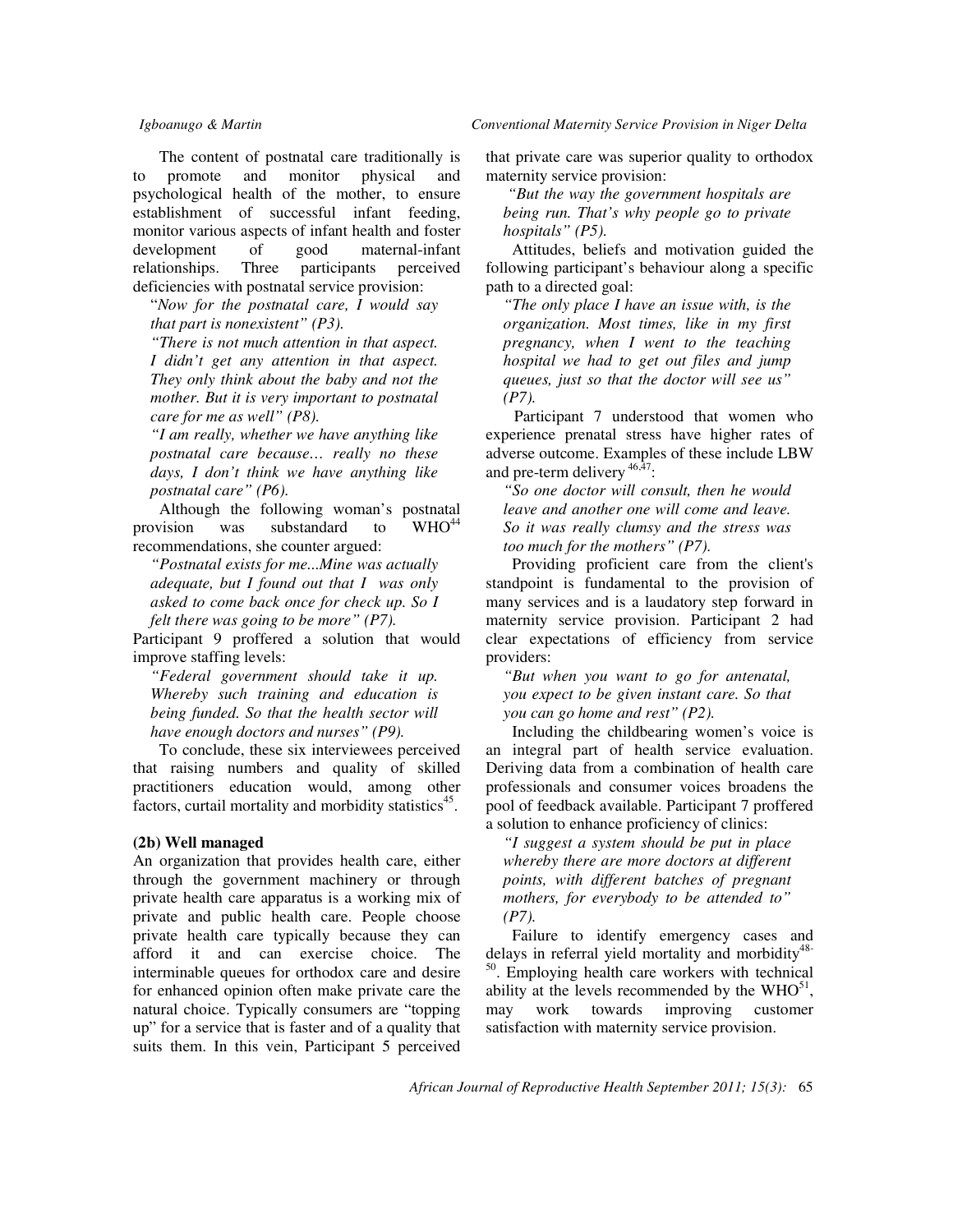#### **(2c) Good quality**

Good communication skills contribute to the quality of the health care professional; being compassionate, kind and supportive (affective domain), knowledgeable (cognitive domain) and skilful (psychomotor) are imperative. Five participants criticised personal attributes of some service providers. Participants 5 and 6 perceived that on occasion staff expressed antagonistic attitudes:

*"You know antenatal care these days. In this part of the country where we are, they don't treat women well they do. They bully you. They insult you" (P5).* 

Inhospitable attitudes of staff create social and psychological barriers that limit willingness of consumers to attend for  $care<sup>43,48,50,51,52</sup>$ . Poor staff attitudes can cause women to decline orthodox care and instead labour at home or in spiritual houses: $50$ 

*"Starting from the fact that the staff in the hospital are not making things easy. They are not making it to be what antenatal care should be. In the sense that they don't really take good care of the pregnant women. Rather they feel they are doing you a favour by coming to the hospital or something. You know things like this make some people go to these spiritualists and all that making them to feel like the hospital is a home for demons, because of the character of the workers. From the cleaners to the nurses and sometimes the doctors" (P5).* 

Substantially high caseloads can result in long working weeks, high stress levels and a feeling of insufficient support from the employing trust. The following participants perceived that large caseloads encroached on individual time allotted to the women:

*"That the doctors won't have time to attend to the patients as desired, because they will be rushing to see all the other antenatal patients. Thereby giving the patients limited time and they won't be able to get the facts and the problem of the patient" (P1).* 

*"I think doctors and matrons and nurses that organise these antenatal classes should be able to give more time to their patients,* 

### *even though they have other things to give them. But I feel that is very important" (P6).*

For health care professional themselves, a self perception of providing suboptimal care can cause anxiety, with managing occupational stress a significant part of promoting employee wellbeing $53$ :

*"They are venting out their own frustrations on the pregnant women" (M5).* 

The internet empowers users with healthcare information of unprecedented timeliness, accuracy, depth and diversity. Qualities that make the internet a rich marketplace of information also make it an exceptional channel for potential dissatisfaction when desired facilities are unavailable. Participant 5 articulated experience of having accessed the internet for information about test provision in the west:

 *"But in advanced countries they can even check whether the baby is okay or not. But here they just check, maybe it's only the heartbeat they check and that is it, and they just assume everything is okay. So I think we have not gotten to that stage yet. Examinations and all those things, we don't do enough of it" (P6).* 

Clinical audit is a quality improvement process that seeks to improve patient care and outcomes through systematic review of care measured against explicit criteria. Where indicated changes are implemented at an individual, team, or service level and further monitoring is used to confirm improvement in healthcare delivery. Processes involve establishing a working party to produce standards for maternity service provision. To facilitate implementation each standard sets out specific audit indicators. All audit indicators are collated to assist self-assessment and action planning. The process of audit is measured against these standards. Thresholds should be set locally to prioritise those areas identified as most in need of improvement. Where high standards are not achieved, data from audit may provide evidence to support a business case for additional resources. The following participant perceived that benchmarks of care provision in Niger Delta were insufficient: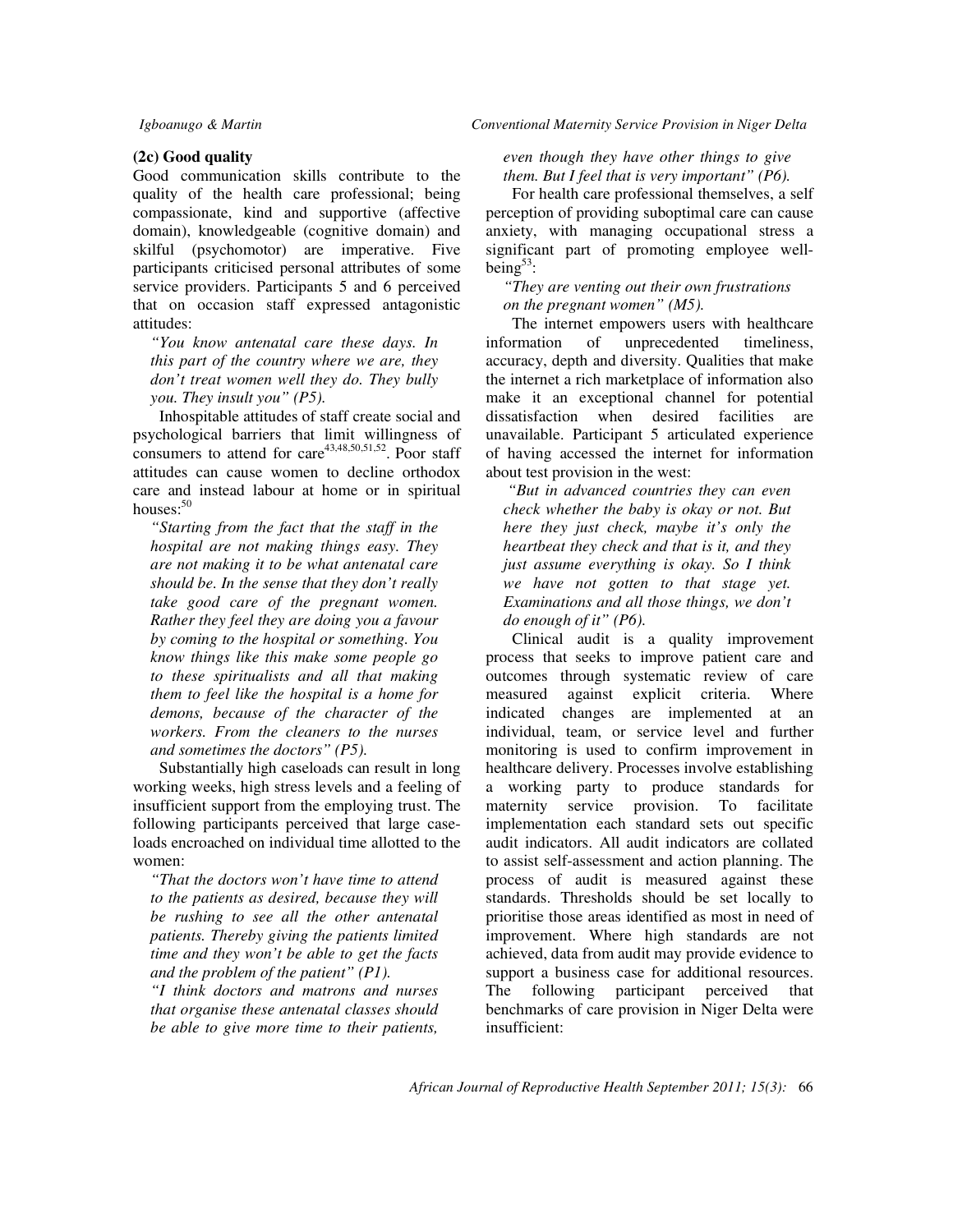*Igboanugo & Martin Conventional Maternity Service Provision in Niger Delta* 

*"When it comes to standards of delivery. It is poor (P1).* 

Participant 1 articulated views that might contribute towards improving satisfaction with service provision:

*"I feel more training should be given to the ones we already have. That is the doctors and the nurses that we already have" (P1).* 

Effective interpersonal communication between the health care provider and childbearing woman is an important element for improving consumer satisfaction, treatment compliance, and ultimately health outcomes. Women who understand the nature of their condition and its management are more likely to believe the provider is concerned about their well-being. Participant 6 placed emphasis on improving the quality of communication skills of personnel:

*"I think it is the duty of the matron or the doctor to bring that person out to be able to express herself, and be able to tell the doctor and the midwife what she is exactly experiencing, and address whatever that person is going through. Especially when it is a first timer" (P6).* 

In stark contrast, participants 7 and 4 expressed satisfaction with conventional maternal service provision:

*"Actually I am 80% or let's say 90% satisfied with antenatal care, especially in teaching hospitals" (P7).* 

*"Yes I am satisfied. So far so good with what they are doing in the hospital I am using" (P4).* 

In summary, five informants perceived a need for pleasant highly trained staff with reduced workloads. An increase in funding and university contracts to enlarge student numbers may<br>contribute towards improving consumer contribute towards improving consumer satisfaction with conventional maternity service provision in Niger Delta.

#### *(3) Apparatus*

The theme *apparatus* included *equipment available* and *adequate infrastructure* of facilities. The 2 sub-themes included:

### **(3a) Equipment available**

A well-trained and supported workforce is essential for achieving satisfactory maternity service provision. A health centre with skilled workers cannot prevent maternal or child deaths without an adequate supply of specialized equipment. This is true not only of health-related goals, but of those related to education, economic opportunity, human rights and environmental conservation as well. Healthy societies can expand economically and socially, and provide education and opportunities for their people. Four of the participants perceived that equipment was lacking:

*"They don't have equipment to check for scans. They don't have anything to check for protein levels" (P5).* 

*"...and the facilities there. Even the labour beds. Even the baths there. Even the machines. Even the equipment. They lack some of them" (P1).* 

Again 2 participants had accessed information on the internet about maternity service provision in other countries. Information retrieved facilitated understandings of what sophisticated services could potentially be made available:

*"Well I think it can be better in our area and our own society, because when I go through the internet and go through the kind of tests and examinations. You know, the things they do. I begin to wonder, because we don't do half those things here" (P6).* 

*"I don't think we have the equipment here because of what you read on the internet that they do in other countries" (P3).* 

In effect, providing essential equipment and teaching healthcare professionals how to use it with effect, may enhance satisfaction with maternity service provision in Nigeria<sup>5,49,54</sup>.

#### **(3b) Adequate infrastructure**

Well designed hospital environments can have a real impact on patient satisfaction and welfare; the size and scale of the hospital building, its layout, lighting and landscape, together impact on the experiences of childbearing woman. During and after delivery women require to rest in comfort and privacy in rooms equipped with essential amenities. Three participants perceived inadequacies in infrastructure of the buildings in which maternity care was delivered: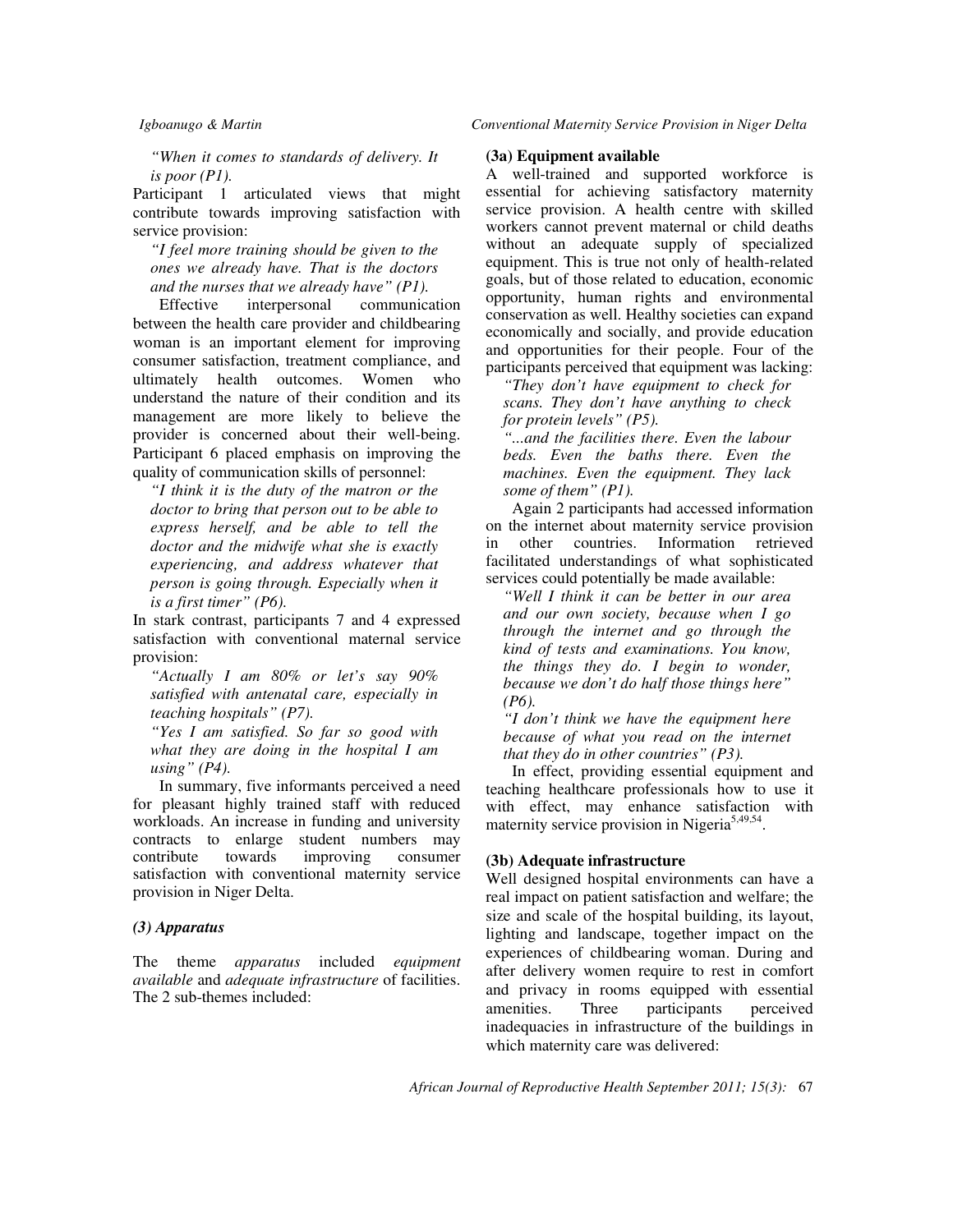*"There was not enough space in the labour room...and when you come to the rural communities it is worst. They don't have the facilities" (P1).* 

*"...and also more consultation. More consulting rooms. In the teaching hospital there were only two consulting rooms. There was this particular instance when there were only two consulting rooms and about 4 doctors" (P7).* 

 *"So I think more consulting clinics within the hospital" (P3).* 

The role of paramedics in obstetric care is crucial. Ambulances equipped with a full range of emergency equipment can expedite transfer to hospital. Participant 1 acknowledged the worth of such provision:

*"There are no ambulance services. There is no eh. There is no number to call for the ambulance ha ha ha. There is no ambulance services" (P1).* 

In addition, lack of obstetric skills, equipment and resources hamper staff from providing lifesaving emergency obstetric procedures<sup>55</sup>.

#### *(4) Affordability*

*Niger Delta region of Nigeria is characterized by widespread absolute poverty, which ultimately will affect the capacity of many women to pay for transport to health centres and uptake of tests. To meet the WHO<sup>56</sup>recommendation of a minimum of 4 prenatal clinic visits<sup>5</sup>* , *there is a requirement for service provision and willingness of the consumer to attend. Three participants voiced that cost deterred some childbearing women from accessing essential care, in keeping with the findings of Katung<sup>57</sup>and Ogunniyi et al<sup>50</sup> :* 

*"You know that most of these women. They run away from these hospitals* 

*because of costs" (P5).* 

*"Because it is not everybody that could have the money or have the guts. They are scared of private clinics because of the money you spend over there" (P8).* 

*"Because most things that scare mothers away from such care or such opportunity, is maybe the money involved" (P1).* 

Participant 1 perceived that monetary issues inhibited women from accessing essential examinations:

*Igboanugo & Martin Conventional Maternity Service Provision in Niger Delta* 

*"When it comes to the money involved, most patients might not go for the tests, because they don't have the money" (P1).* 

Participant 5 viewed that antenatal provision was a money making enterprise:

*"Some pregnant women, they claim that they (service providers) are actually using it to make money" (P5).* 

In stark contrast, participants viewed that paying for tests and care directly improved service provision:

*"The private hospital is cleaner because we pay. We are paying for it.* 

*It's not a government hospital where you don't pay so much. So you are left with just what they offer you" (P4).* 

Absenteeism from outpatient appointments is an intractable problem. Not only does it impact on patient outcomes, as a consequence of missed opportunities for diagnosis and treatment, it also reduces efficiency of health care systems. The following participants perceived that providing a free service would boost attendance at clinics and contribute to saving lives in Niger Delta:

*"Making such facilities free, so that mothers can be able to attend even when they don't have the money" (P1).* 

*"When all these facilities are free you find that such care will be used" (P2).* 

Participant 5 viewed that spiritual care provided in healing homes was an inadequate alternative to conventional care:

*"I would, that em, if they can make it free, why not? If they could make it free. Maybe most of these women that go to healing homes might not go to healing homes" (P5).* 

Providing gratis maternity care to Niger Delta residents would facilitate attendance at clinics and contribute towards improving mortality and morbidity statistics. At present, the only free provision in Niger Delta is through churches and healing homes<sup>50</sup>.

#### **(5) Place of traditional and spiritual methods**

Besides personal medication, there are three outlets from which healthcare are provided in Niger Delta. These include modern medical establishments, native doctors, and spiritual healing homes. The three co-exist in rural and urban Nigeria. Even in the large urban areas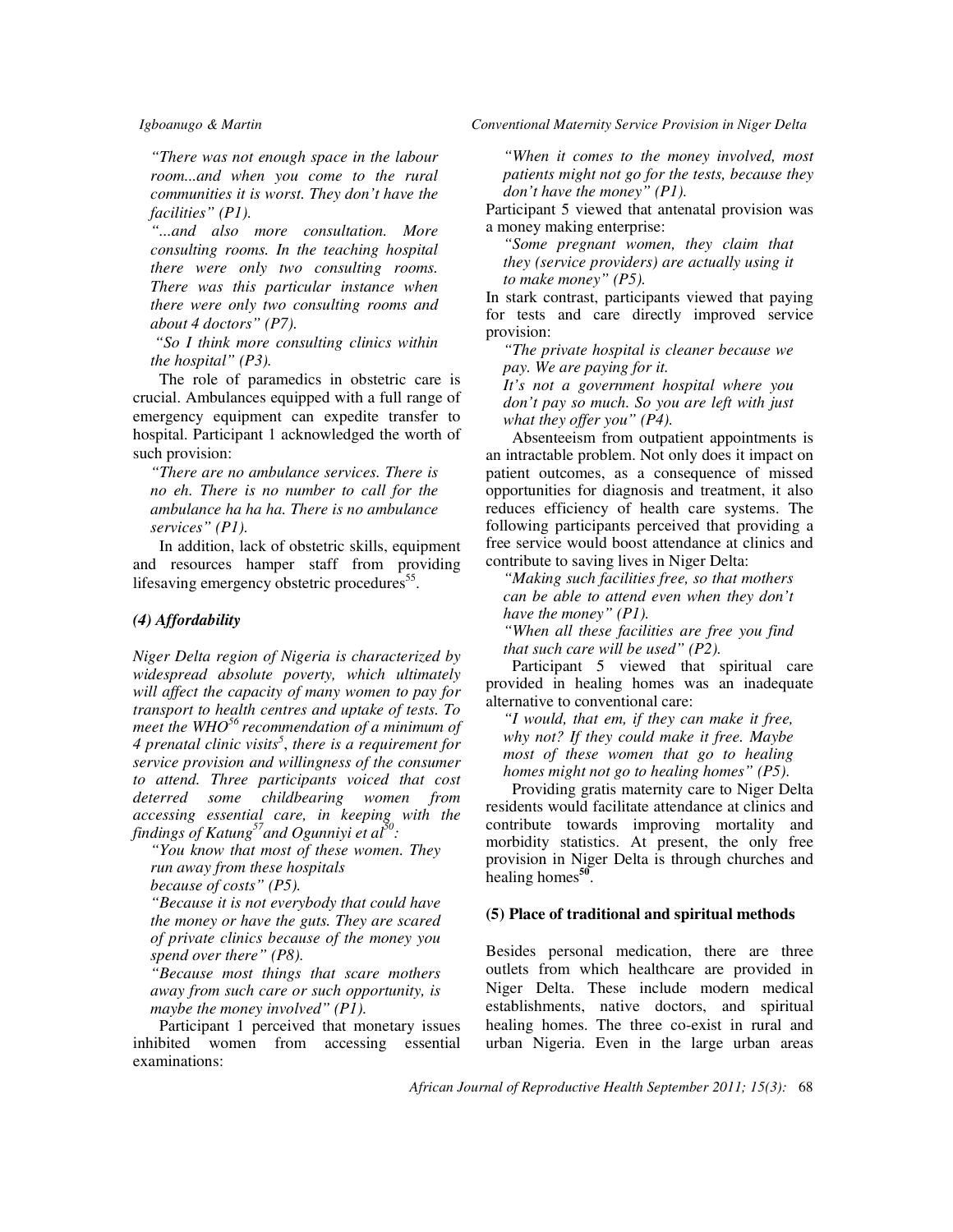where western science-based medicine is believed to dominate, other means of healing still proliferate and draw a large patronage. Three participants viewed that orthodox government provision was safer than native doctors and spiritual healing homes:

*"These healing homes and all that and all these places. They don't have that equipment to check for scans. They don't have anything. They don't know what to check for blood. They don't know what is in your urine. They don't know all these ones" (P5).* 

Participant 6 also viewed that healing homes lack appropriate equipment and thrive on superstition:

*"They don't have any machines to check and they are only working by experience. People have different experiences and different kind of pregnancies and different situations. You can't say because this person is always throwing up in the morning it's going to be a boy" (P6).* 

The act of healing in spiritual churches can take several forms. For instance, patients may be asked to fast and pray, or be fasted and prayed for by their kinfolk. After a period of fasting, the patient is given a bath in a basin of "holy water" with added perfume, powder, blood, oil or incense. The bath is accompanied by a chain of rituals and prayers. Two participants claimed that staff in healing homes lack professional training:

*"They are not medically qualified you know. So many people have lost their lives and their babies through this process" (P5). "My opinion is that well, with the churches for example, will still need an expert. I don't know how they can do it. But even in the native way or whatever you still need an* 

*expert" (P6).*  Participant 8 recognised that many of the treatments prescribed in spiritual healing homes did not address their problem:

*"They said I wasn't pregnant while I was pregnant. So the massaging and the way I was really massaged. If not for Gods intervention I would have lost the pregnancy. So I highly discourage it" (P8).* 

#### *Igboanugo & Martin Conventional Maternity Service Provision in Niger Delta*

Individual parishioner's perceptions are underpinned by beliefs built around the spiritual healing homes and the place of them in their life, what healing materials are used, and what rituals are pursued. Expectations may reduce anxiety and render the patients receptive and responsive to some aspects of treatment. Participant 5 perceived that a fusion of orthodox and spiritual provision would better serve some women's needs:

*"These women that go to these homes and churches. I don't think they are wrong, but if they can do it alongside with these medical people, maybe it will help" (P5).* 

Factors which influence women's choice of agency for treatment include; their quest for spiritual/traditional explanation, extent of pathology, accessibility of suggested alternatives, the circumstances surrounding becoming ill and non-response to treatment received elsewhere. Reasons for consulting spiritual and native healers include supernatural or spiritual aetiology, scepticism of modern medicine, firm faith in "spiritual healers" or "native doctors", and cost and convenience of facilities. Holistic conceptual paradigms that embrace psychological, physical and social needs can be gainful when they respect individual beliefs and culture**<sup>58</sup>** . Such considerations are a valuable supplement to evidence-based maternity service provision.

## **Discussion**

From the data presented it is clear that the pregnant Niger Delta women have a good understanding of what constitutes quality maternity service provision. The majority of the interviewees recognized the relationship of fetal wellbeing and health to maternal and neonatal  $outcomes<sup>5</sup>$ . Their opinions indicate an awareness of factors that both enhance and impede quality of service provision. Interviewees appeal for more knowledge about how to recognize early signs of complications, with acknowledgement that quality antenatal care is important for good outcomes and safe delivery of babies. Providing antenatal education that encourages avoidance of harmful traditional practices and how to identify problems that require immediate professional attention would work towards improving maternal and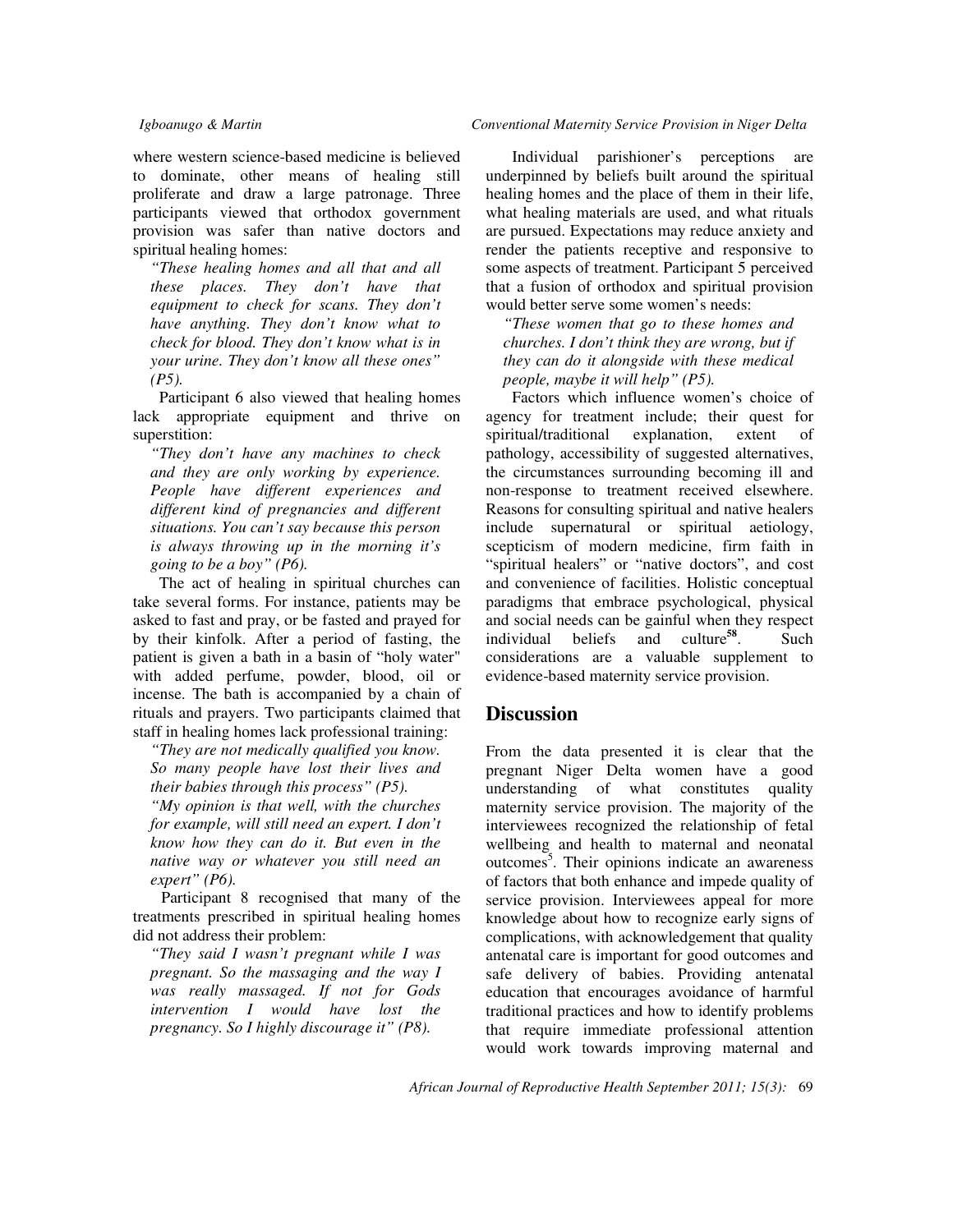neonatal outcomes<sup>51</sup>. The WHO advocates a need for information provision before birth and stresses that interventions alone cannot address the main causes of maternal mortality<sup>3</sup>. The interviewees recognise that maternity care in Niger Delta is currently below WHO standards. A reluctance was expressed by some to attend for vital intranatal care. Reasons provided included overcrowded labour rooms and inhospitable midwives. Attitudes of staff towards pregnant women was cited as the main reason for avoiding orthodox maternity care<sup>43,48,50,51,52</sup>, with many women instead opting to deliver at home or in spiritual houses $^{50}$ . Poor staff/patient ratios were perceived to create long delays in treatment, thus escalating risks of morbidity and mortality $48, 49, 50$ . Cost was also cited as a key factor in women's failure to attend for care. There was an expressed need for further visits and more attention from midwives and doctors. The interviewed Niger Delta women voiced several factors they considered altered their satisfaction with maternity service provision. In summary these include:

- (1) Being provided with more information about:
	- (a) Diet and what constitutes healthy nutritional status.
	- (b) How to recognise developing complications.
	- (c) Appropriate fetal development.
	- (d) Purpose of antenatal clinics.
- (2) Being sent reminders of looming ante and postnatal clinic appointments.
- (3) Being afforded shorter waiting times and an increase in attention from qualified maternity care professionals.
- (4) Being provided with an ambulance service and private delivery rooms.
- (5) Availability of more sophisticated tests.

Healthcare cannot be high quality unless a person is satisfied with the care they receive. For this reason women's expectations and experiences of maternity service provision are salient. For the health care professional, consumer and researcher, satisfaction with service incorporates diverse meaning and content. For instance, being treated with respect, having one's comfort considered, being listened to, receiving a particular type of pain relief, coping well during labour, feeling in control, being well prepared, receiving minimal obstetric injuries and/or achieving the desired

#### *Igboanugo & Martin Conventional Maternity Service Provision in Niger Delta*

delivery style and outcome. Every woman constructs childbirth expectations differently and appreciation varies. Finding out more about what causes satisfaction and dissatisfaction helps maternity care professionals to improve maternity care standards and allocate resources more effectively.

## **Conclusion**

With advocacy, technical help and funding, strategies could be implemented to bring orthodox maternity service provision in line with WHO recommendations, which advocate that care include<sup>3</sup>:

- 1. Providing critical information to women on how to identify risk factors before and after birth.
- 2. Ensuring skilled attendance at delivery.
- 3. Strategies to improve maternal and fetal health.
- 4. Providing women with understanding about how to assess fetal growth and wellbeing.
- 5. Tetanus immunization for both mother and child.
- 6. Strategies to prevent and treat malaria, anaemia and sexually transmitted diseases.
- 7. Strategies to improve nutritional and dietary status of childbearing women.
- 8. Detecting HIV and preventing transmission.
- 9. Increased availability of family planning.

Irrevocably, making attendance for maternity care compulsory and free of charge would benefit both women and neonates. Health ministers dedicated to improving consumer satisfaction with maternity service provision require to hear the voices of the people they represent. This entails overcoming barriers and taking advantage of opportunities that work towards improving the environment and consumer satisfaction. Policy changes are driven by initiatives that reinforce strengths of current specification and recognise weaknesses. In addition, the WHO recommends that working towards improving health related culture is important**<sup>56</sup>** .

## **Acknowledgements**

We thank the Niger Delta women for accepting to participate in the study.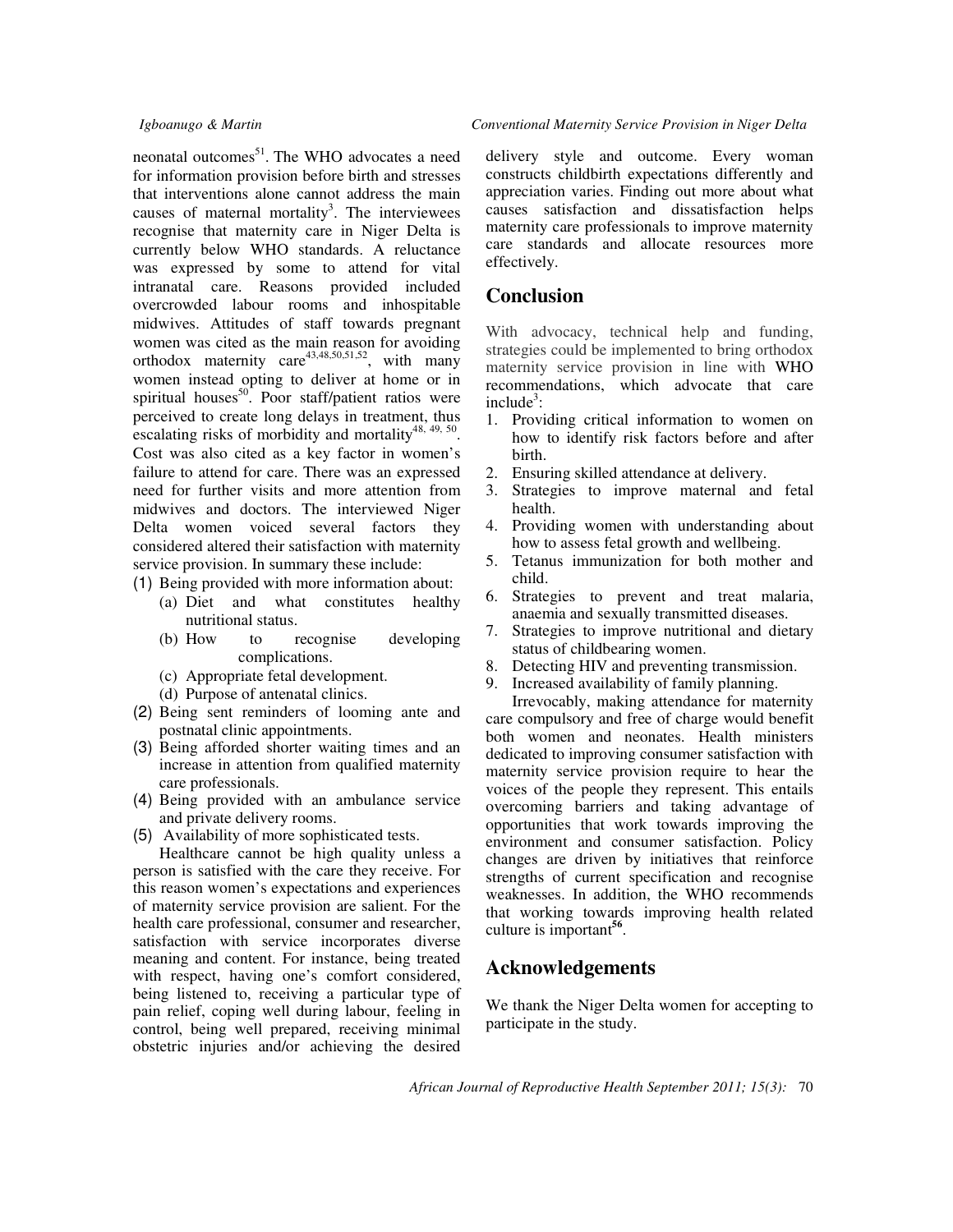*Igboanugo & Martin Conventional Maternity Service Provision in Niger Delta* 

## **References**

- 1. Babalola S and Fatusi A. Determinants of use of maternal health services in Nigeria: looking beyond individual and household factors. BMC Pregnancy and Childbirth. 2009; 15:9-43.
- 2. World Health Organisation. Why do so many women still die in pregnancy? Geneva: WHO; 2010.
- 3. World Health Organisation. Standards for maternal and neonatal care. Geneva: WHO; 2007.
- 4. Ibrahim A. Health Nigeria: little progress on maternal mortality [cited 2008]. Available from: http://www.ipsnews. net/news.asp?idnews=43379
- 5. Lindroos A and Luukkainen A. Antenatal care and maternal mortality in Nigeria [cited 2004]. Available from: http://www.uku.fi/kansy/eng/antenal\_care\_nigeria. pdf
- 6. Maternal and Neonatal Programme Effort Index (MNPI). Understanding the causes of maternal mortality and morbidity [cited 1999]. Available from:

http://www.policyproject.com/pubs/MNPI/Nigeria\_ MNPI.pdf

- 7. UNICEF The state of the world's children. New York: UNICEF; 2009.
- 8. Briggs ND. Maternal death in the booked and un-booked patients: University of Port-Harcourt Teaching Hospital Experience. Tropical Journal of Obstetrics and Gynaecology Special Edition.1988; 1(1):26- 29.
- 9. Harrison KA. Maternal mortality in Nigeria: the real issues. African Journal of Reproductive Health.1997; 1:7-13.
- 10. Okaro JM, Umezulike AC, Onah HE, Chukwuali LI, Ezugwu FO and Nweke PC. Maternal mortality at the University of Nigeria Teaching Hospital: Enugu before and after Kenya. African Journal of Reproductive Health. 2001;5:90–97.
- 11. McDonagh M. Is antenatal care effective in reducing maternal morbidity and mortality? Oxford University Press;1996.
- 12. Okolocha C, Chiwuzie J, Braimoh S, Unuigbe J and Olumeko P. Sociocultural factors in maternal morbidity and mortality: a study of a semi-urban community in Southern Nigeria. Journal of Epidemiology and Community Health. 1998;52:293-297.
- 13. Olusegun T. Nigeria: Maternal mortality, a rural community's example [Cited 2009]. Available from:

http://allafrica.com/stories/200909030001.html

- 14. Polit DFand Beck CT. (2004). Nursing research: principles and methods.  $7<sup>th</sup>$  ed. London: Wolters Kluwer/Lippincott Williams & Wilkins, 2004.
- 15. Denzin NK and Lincoln YS. The discipline and practice of qualitative research. In: Denzin NK and Lincoln YS, eds. The landscape of qualitative research: theories and Issues. 2<sup>nd</sup> ed. London: SAGE: 2003;1-47.
- 16. Flick U. An introduction to qualitative research.  $4<sup>th</sup>$  ed. London: Sage; 2009.
- 17. Hoskins CN and Manano C. Research in nursing and health. 2<sup>nd</sup> ed. Canada: Springer publishing Company; 2004.
- 18. Streubert Speziale HJ and Carpenter DR. Qualitative research in nursing: advancing the humanistic imperative.  $4<sup>th</sup>$  ed. London: Lippincott Williams & Wilkins; 2007.
- 19. May T. Social research: issues, methods and process. 3rd ed. Buckingham: Open University Press; 2001.
- 20. Klemm DE. The hermeneutical theory of Paul Ricoeur. New Jersey: Associated University Presses; 1983.
- 21. Patton MQ. Qualitative research & evaluation methods. 3<sup>rd</sup> ed. Thousand Oaks, CA: Sage Publications; 2002.
- 22. Hancock B. An introduction to qualitative research. University of Nottingham Division of General Practice, Trend Focus Group; 2002.
- 23. Kvale S. Doing interviews. London: SAGE; 2007.
- 24. Corbin J and Morse JM. The unstructured interactive interview: issues of reciprocity and risks when dealing with sensitive topics. Qualitative Inquiry. 2003;9(3):335-354.
- 25. Oiler C. (1982). The phenomenological approaching nursing research. Nursing Research. 1982;313:179- 81.
- 26. Marshall C and Rossman GB. Designing qualitative research. 4<sup>th</sup> ed. London: SAGE; 2006.
- 27. Charmaz K. Constructing grounded theory: a practical guide through qualitative analysis. London: Sage Publications; 2006.
- 28. Koch T. Establishing rigour in qualitative research: the decision trail. Journal of Advanced Nursing. 1994;19:976–986.
- 29. Creswell JW. Qualitative inquiry and research design: Choosing among five approaches. 2<sup>nd</sup> ed. Thousand Oaks, CA: Sage; 2007.
- 30. Shah PS and Ohlsson A. Effects of prenatal multimicronutrient supplementation on pregnancy outcomes: a meta-analysis. Canadian Medical Association Journal. 2009;180:E99–108.
- 31. Roberfroid D, Huybregts L, Lanou H, Henry MC, Meda N, Menten J and Kolsteren P. Effects of maternal multiple micronutrient supplementation on fetal growth: a double-blind randomized controlled trial in rural Burkina Faso. American Journal Clinical Nutrition. 2008;88:1330-40.
- 32. Kramer MS. The epidemiology of adverse pregnancy outcomes: an overview. Journal of Nutrition. 2003;133:1592S–6S.
- 33. Ashworth A. Effects of intrauterine growth retardation on mortality and morbidity in infants and young<br>children. European Journal of Clinical Journal of Clinical Nutrition.1998;52: S34–42.
- 34. Huxley R, Owen CG, Whincup PH, Cook DG, Rich-Edwards J, Smith GD and Collins R. Is birth weight a risk factor for ischemic heart disease in later life?<br>American Journal Clinical Nutrition. American 2007;85:1244–50.